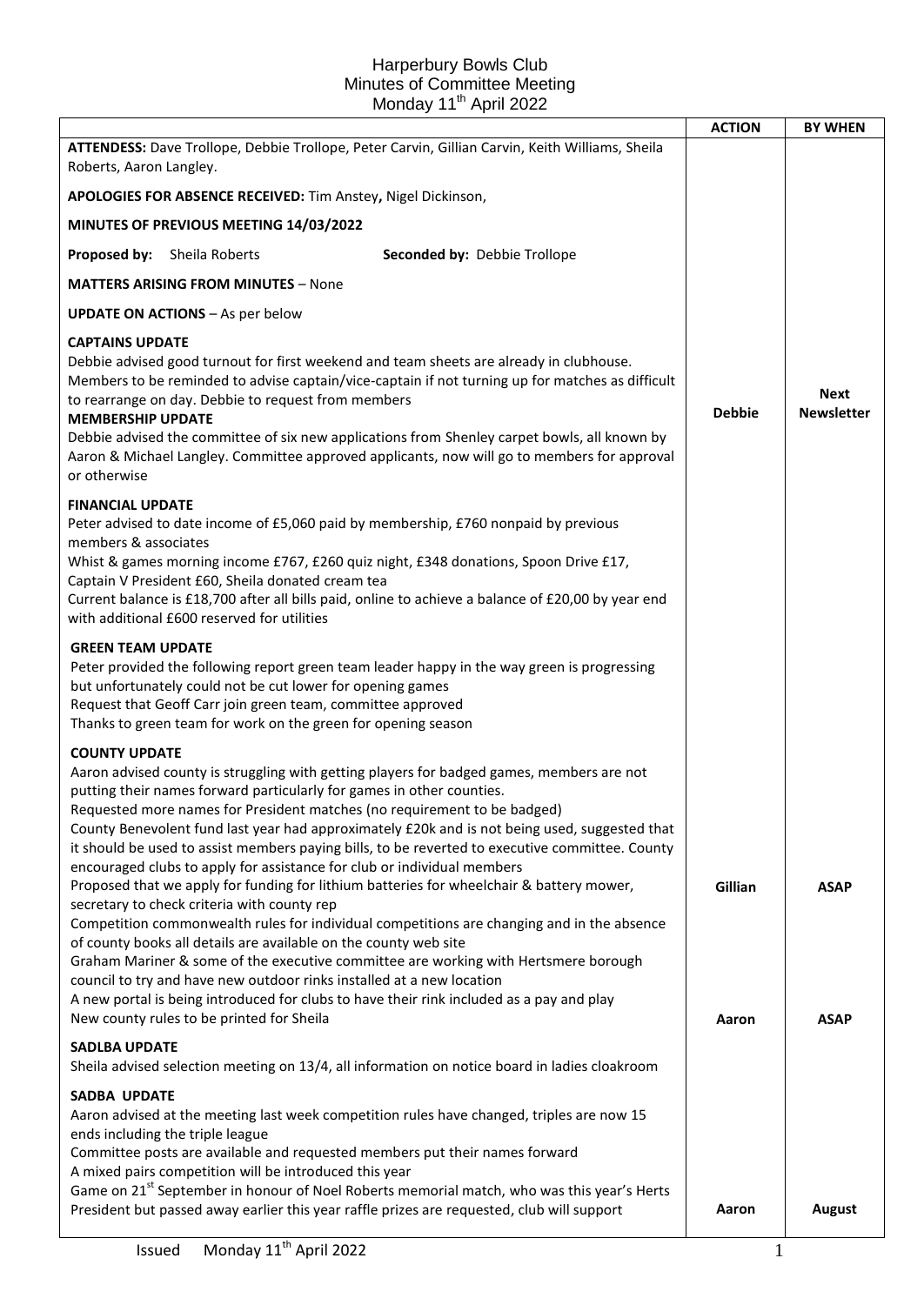|                                                                                                                                                                                          | <b>ACTION</b> | <b>BY WHEN</b>    |
|------------------------------------------------------------------------------------------------------------------------------------------------------------------------------------------|---------------|-------------------|
| <b>W&amp;D UPDATE</b>                                                                                                                                                                    |               |                   |
| Tim was unable to attend the meeting but advised                                                                                                                                         |               |                   |
| Gala 2022 - Being played at Hemel Hempstead BC on the 4 <sup>th</sup> September 2022.<br>Currently have 20 teams entered with 24 teams required.                                         |               |                   |
| 2021 Presentation Dinner. - Location decided to be on the 5 <sup>th</sup> November 2022 at Berkhamsted                                                                                   |               |                   |
| Golf Club again due to costings at alternative venues deemed too high.                                                                                                                   |               |                   |
| W&D / Ladies Merger Update and Closure. - After the proposal by Hemel Hempstead BC to                                                                                                    |               |                   |
| enquire about merging with WDLBA, communication was held between WDBA and WDLBA                                                                                                          |               |                   |
| which concluded that there was no reason for the 2 associations to merge at this time.                                                                                                   |               |                   |
| Therefore, it was decided to close this matter.                                                                                                                                          |               |                   |
| Recruitment - WDBA is happy to help with your recruitment and retention, if we get to<br>understand what it is that we can resource or implement to achieve your goals. Please feel free |               |                   |
| to communicate any thoughts to me. - Simon Johnson                                                                                                                                       |               |                   |
| Nomination Sheets - Reminder that the nomination sheets for our first match on the 7th May                                                                                               |               |                   |
| are due to be returned to me by the 22nd April. - Simon Johnson                                                                                                                          |               |                   |
| <b>H&amp;S UPDATE</b>                                                                                                                                                                    |               |                   |
| Nigel was unable to attend the meeting but had sent an email advising "I have done a                                                                                                     |               |                   |
| preliminary check of the Health and Safety and updated all the checks. There are a few details                                                                                           |               | <b>Nest</b>       |
| of things that could be changed but nothing that can't wait"                                                                                                                             | <b>Debbie</b> | <b>Newsletter</b> |
| Members to be reminded bags need to be put in changing room, newsletter                                                                                                                  |               |                   |
| Patio furniture and pots to be reviewed to facilitate social distancing and maximising viewing                                                                                           | Committee     | After             |
|                                                                                                                                                                                          |               | <b>Meeting</b>    |
| <b>AOB</b>                                                                                                                                                                               |               |                   |
| Resignation of Trustees, Peter Noden & John Allen<br>Gillian advised that formal action has to be taken regarding the lease, land registry etc.                                          |               |                   |
| following the resignation of two trustees                                                                                                                                                |               |                   |
| After discussion committee agreed that a meeting with the remaining trustees to be convened                                                                                              |               |                   |
| to agree actions to be taken and recruitment of new trustee.                                                                                                                             | Gillian       | <b>ASAP</b>       |
| A copy of the land registry document to be obtained for the meeting                                                                                                                      | <b>Keith</b>  | <b>ASAP</b>       |
| <b>Club House Polling Station</b>                                                                                                                                                        |               |                   |
| Gillian advised that St Albans have confirmed the use of the club house as a polling station and                                                                                         |               |                   |
| have paid the invoice for doing so                                                                                                                                                       |               |                   |
| Screens will be delivered on $4^{th}$ May and collected on $6^{th}$ May, timings to be confirmed to                                                                                      | Peter         | <b>ASAP</b>       |
| arrange attendance<br>Peter will be at the club house for 6.00am opening on $5th$ and will be in attendance all day                                                                      |               |                   |
|                                                                                                                                                                                          |               |                   |
| <b>Platinum Jubilee Arrangements</b>                                                                                                                                                     |               |                   |
| Keith advised the provisional program as:-<br>Bowls Match - Team Windsor v Team Sandringham. Players will be encouraged<br>2:30                                                          |               |                   |
| to wear red, white and blue.                                                                                                                                                             |               |                   |
| 5:30 (ish) Tea - a similar tea arrangement to that for the ladies v gents, with                                                                                                          |               |                   |
| participants providing a buffet tea laid out in the clubhouse.                                                                                                                           |               |                   |
| 6:30 (ish) Fun and Games - Crazy horse racing, etc.                                                                                                                                      |               |                   |
| 8:00 Music and Dancing. The Ariels will be performing live arrangements have been                                                                                                        |               |                   |
| agreed. We will be joined at this point in the evening by some of The Ariels fan club,                                                                                                   |               |                   |
| Formalities end.<br>10:00                                                                                                                                                                |               |                   |
| A list for people to put their names down and the list for tea contributions will be put                                                                                                 |               |                   |
| up a few weeks before the event; need to give this event as much publicity as possible                                                                                                   |               |                   |
| in the newsletter and in announcements as soon as possible. The day will be open to                                                                                                      |               |                   |
| members and their families                                                                                                                                                               |               |                   |
| <b>Refreshments County &amp; District Games</b>                                                                                                                                          |               |                   |
| Aaron agreed that rolls, crisps etc. would be needed after district matches, a tea rota to made                                                                                          | <b>Debbie</b> | <b>ASAP</b>       |
| Arrangements for county matches to be agreed                                                                                                                                             | Aaron         | <b>ASAP</b>       |
| SADLBA will be T&B, ladies county to be agreed with Judy                                                                                                                                 | Sheila        | <b>ASAP</b>       |
|                                                                                                                                                                                          |               |                   |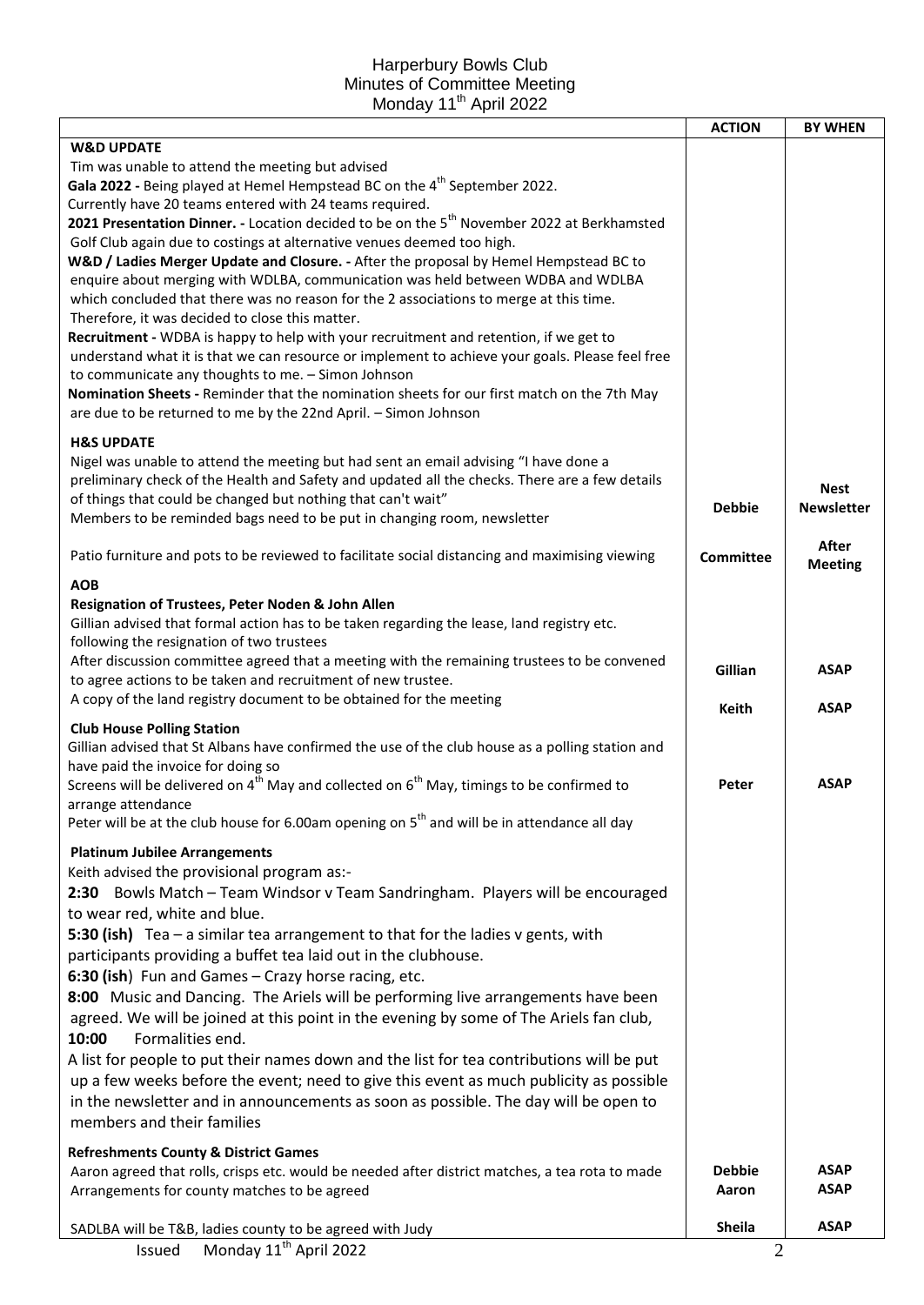|                                                                                                                                                             | <b>ACTION</b> | <b>BY WHEN</b> |
|-------------------------------------------------------------------------------------------------------------------------------------------------------------|---------------|----------------|
| <b>Tuesday Evening League</b><br>Arrangements to be discussed with Barbara A with Peter, Keith, Aaron, John W as potential<br>organisers                    | Peter         | <b>ASAP</b>    |
| Kitchen door in need of repair and or adjustment, committee approved expense to repair or<br>replace                                                        | Peter         | <b>ASAP</b>    |
| Door & gate access codes accidentally shown on web site, code to be changed, discuss with<br>company repairing kitchen door to change main door access code | Peter         | <b>ASAP</b>    |
| New suggestion box available will be mounted shortly                                                                                                        | Peter         | <b>ASAP</b>    |
| All lighting completed, timings may need some adjustments                                                                                                   |               |                |
| Meeting Closed at: 12.59                                                                                                                                    |               |                |
| Next Meeting Monday 9th May 2022 10.30                                                                                                                      |               |                |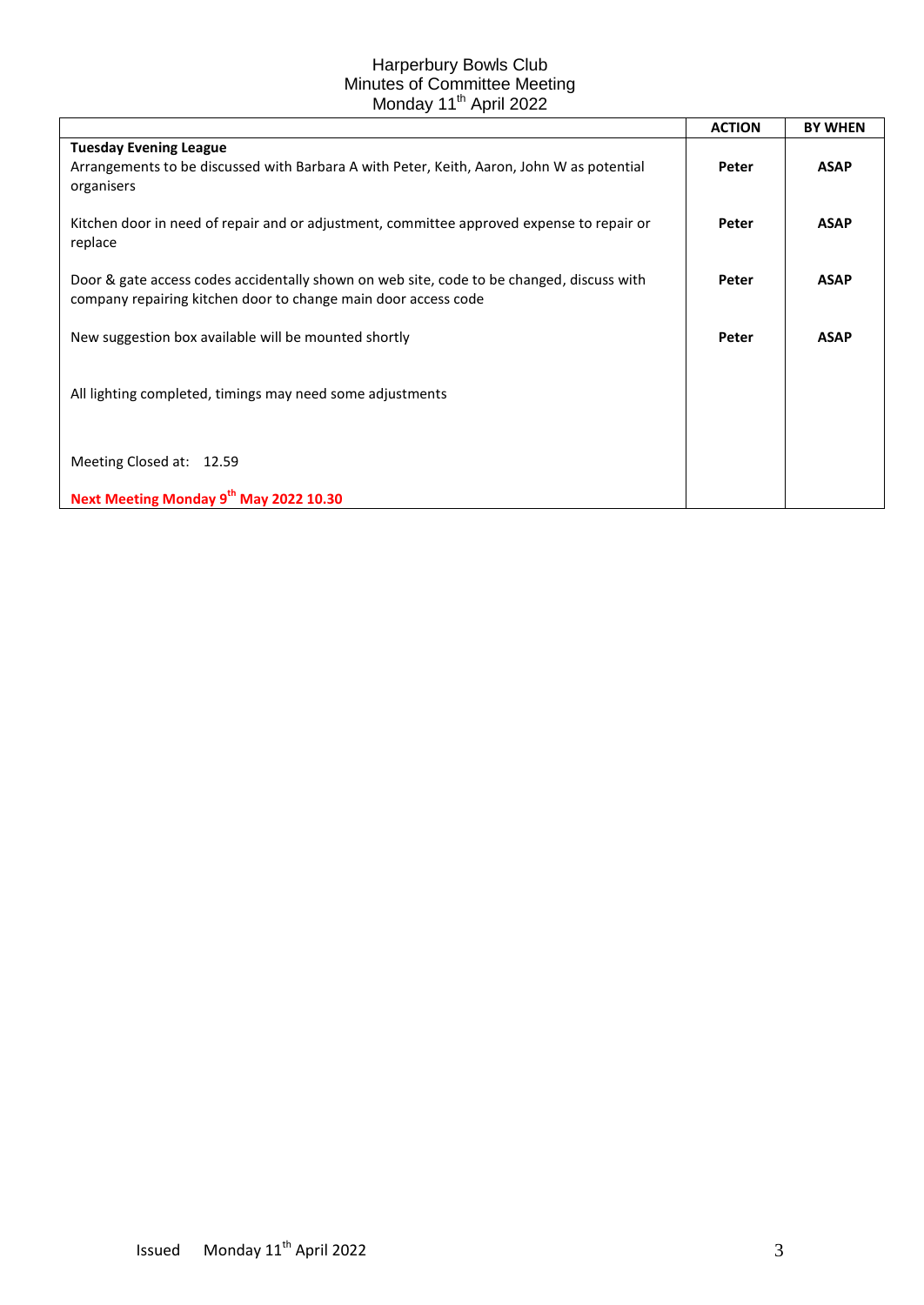INTENTIONALLY LEFT BLANK